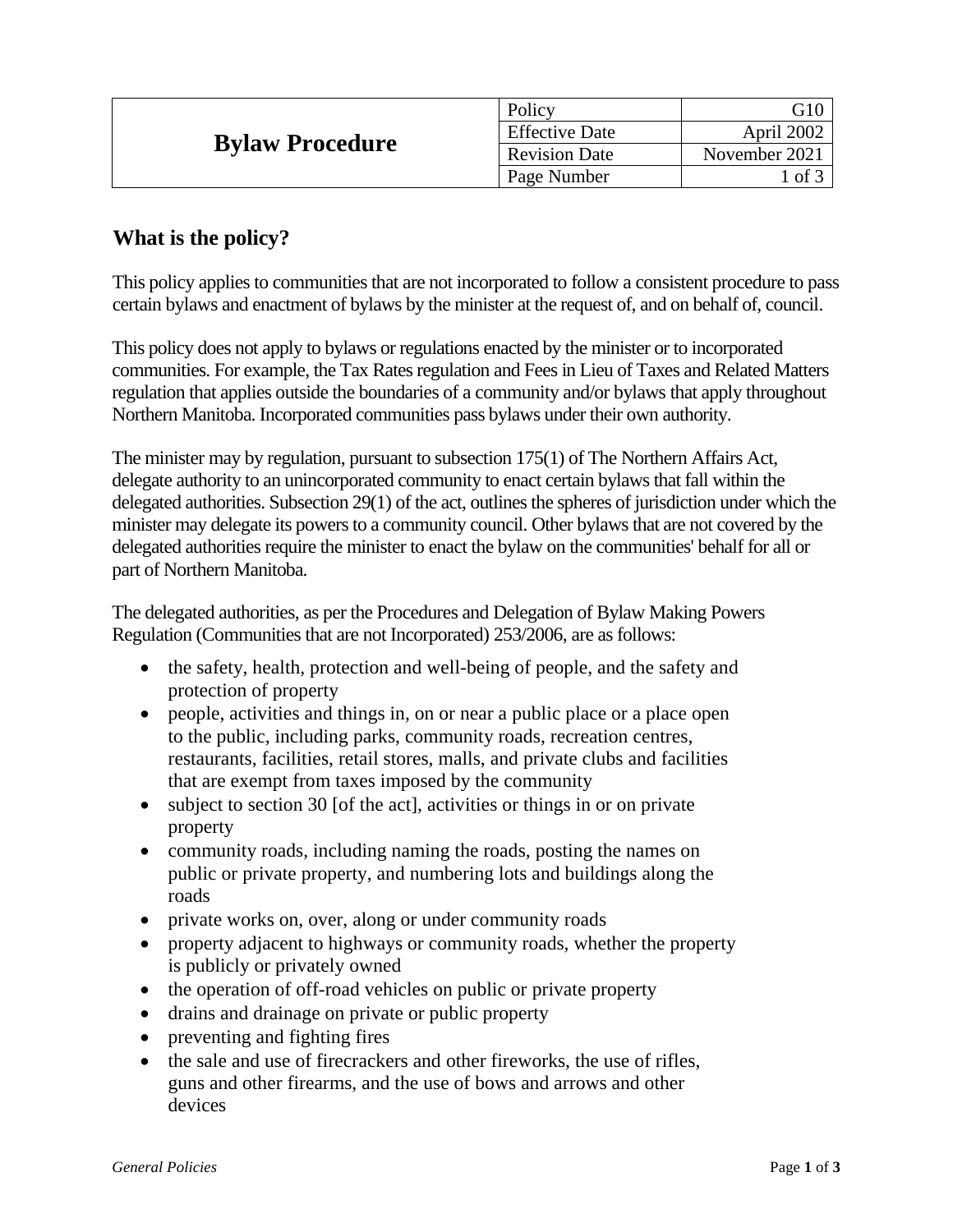- wild and domestic animals and activities in relation to them, including bylaws differentiating on the basis of sex, breed, size or weight
- public utilities
- local transportation systems
- businesses, business activities and persons engaged in business
- the enforcement of bylaws
- **Note:** All bylaws require legal review prior to enactment. A certified original copy of all bylaws, including ministerial enacted bylaws, are filed in the Bylaw Registry Office (as designated in the regulation). The regional office will arrange for translation prior to enactment, if required.

### **Community responsibilities**

- Prior to obtaining permission or proceeding to enact a bylaw, council may request from the department a sample copy of a similar bylaw or a pro-forma bylaw for the topic and consider the following:
	- $\blacksquare$  the purpose of the bylaw what it is supposed to accomplish
	- $\blacksquare$  the impact upon the community
	- how the bylaw will be enforced and by whom
	- $\blacksquare$  the cost to the community
	- how the council will involve community residents in the process (ex. public meeting, newsletter, door to door, survey)
	- what limitations are there from other legislation or regulations
- Council must:
	- a) establish a bylaw enactment plan three readings, number of public meetings (if required), etc.
	- b) provide 21 days notice to the department in Form 1 (see Appendix G10-A Form 1 Notice to Department Re: Bylaw)
	- c) provide 14 days notice, per section 228 of the act of any public meeting, in Form 2 (see Appendix G10-B Form 2 Notice of Public Meeting), if required by the act
	- d) enact bylaw
		- forward bylaw (with a copy of the council resolution authorizing the filing) to the regional office to file with the Bylaw Registry Office in Form 3 (see Appendix G10-C Form 3 Certificate of Enactment Re: Bylaw)
	- e) keep a record of all discussion at public meeting, if held

#### **Process:**

1. Council begins by obtaining a copy of a sample bylaw for consideration. A draft bylaw is prepared for review. There may be several drafts before council is satisfied that the proposed bylaw outlines council's desire.